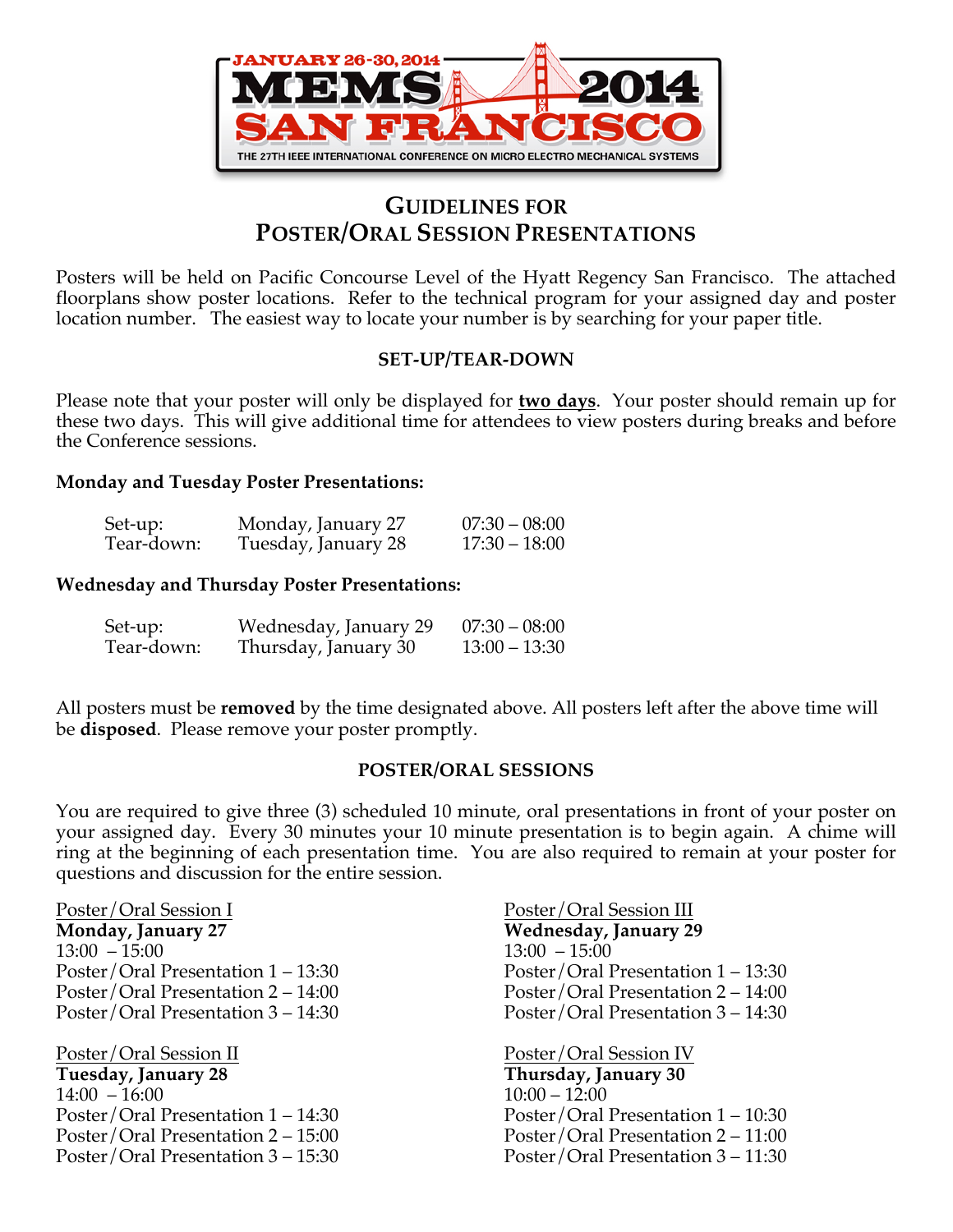### **POSTER PREPARATION**

- There will be two posters per board per side. One poster per presentation.
- The actual space where you may place your poster is:
	- o 46" high (116.84 cm) x 47" wide (119.38 cm)
	- o Your poster **CANNOT** be larger than this. It may be smaller if you wish.
- Tacks and push-pins will be provided for your use.
- Double-sided tape is not allowed.
- Poster Diagram Please note that diagram is not to scale.